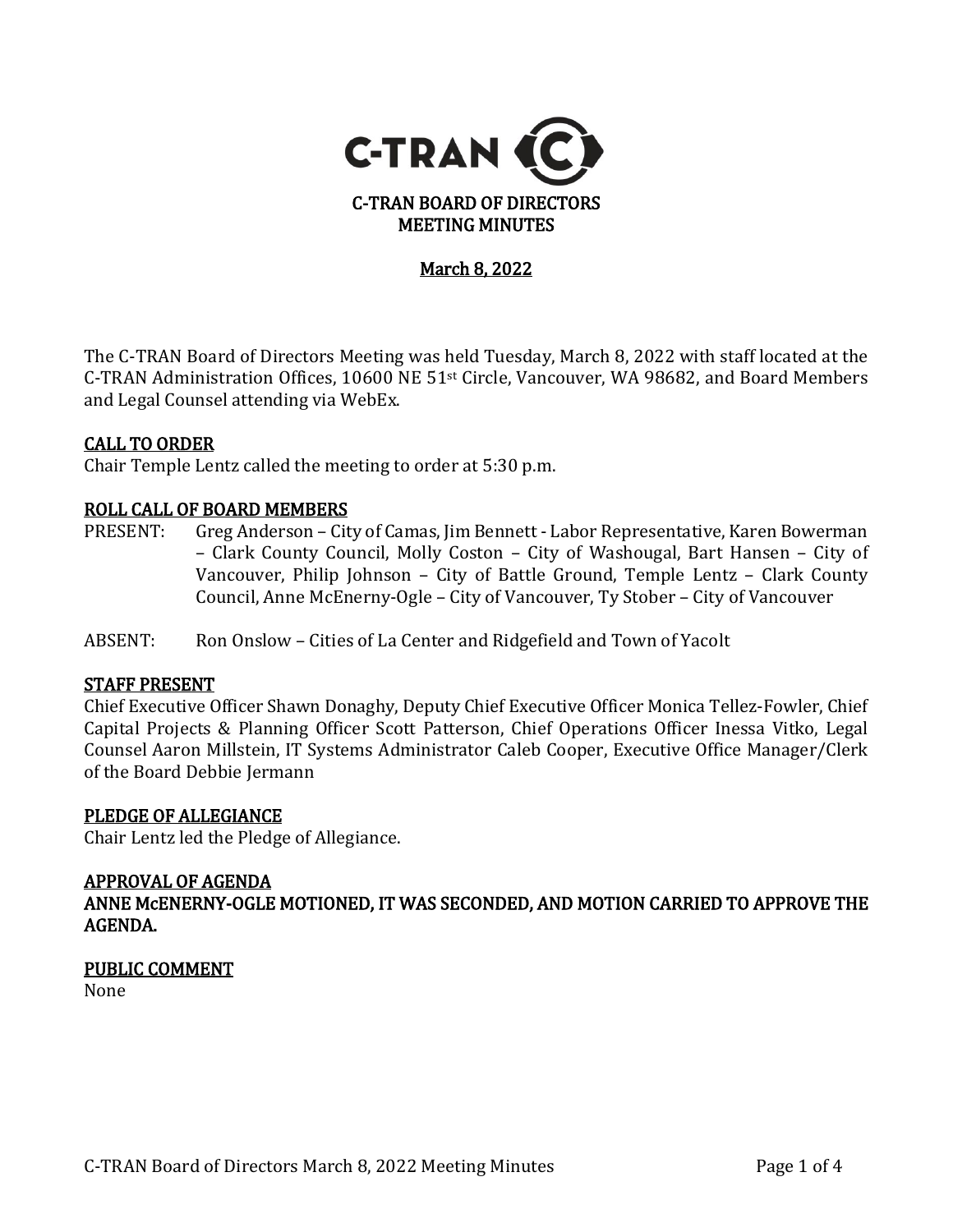#### CONSENT AGENDA

- 1. APPROVAL OF BOARD MEETING MINUTES: FEBRUARY 8, 2022
- 2. TRANSMITTAL OF CLAIMS NUMBERED 132371 THROUGH 132846, ELECTRONIC ACCOUNTS PAYABLE (EAP) VOUCHER NUMBERS EAP0265 THROUGH EAP0324, PLUS NET PAYROLL PAID IN FEBRUARY 2022 IN THE TOTAL AMOUNT OF \$6,797,803.07
- 3. STATE CONTRACT AWARD: ELECTRIC BUS PURCHASE, STAFF REPORT #22-007

In April 2021, the State of Washington issued a solicitation for Heavy Duty Transit Buses. The State of Washington awarded the contract to five (5) vendors including Gillig Corporation. Vehicles obtained under this agreement have been competitively procured. C-TRAN is eligible to use this contract as a member of the Master Contracts Usage Agreement. C TRAN's past experience of purchasing vehicles under a state purchasing agreement indicates that prices are consistently lower than those of local dealers. The proposed purchase of two 40' batteryelectric buses under the State of Washington contract will join the eight (8) 40' batteryelectric buses that were previously approved by the C-TRAN Board in June 2021, utilizing the Commonwealth of Virginia Contract No. E194-81688. This completes the ten (10) 40' battery-electric bus purchase as identified in the agency's Fixed Route Bus Replacement Plan. After reviewing the State of Washington contract, in conjunction with the prior review of the Commonwealth of Virginia contract, C-TRAN selected Gillig Corporation as the most qualified bus manufacturer for the purchase of all ten (10) 40' battery-electric buses. All required charging stations were procured as part of the June 2021 order and so no additional charging stations are included with the proposed Washington State contract purchase. Prior to entering into an agreement for the purchase of the buses, staff must complete a pre-award Buy America audit of the vehicle. Gillig is currently compiling all necessary documentation for the audit. Therefore, pending a determination of compliance with all Buy America pre-award requirements, staff recommends entering into contract with Gillig Corporation to provide the required vehicles.

#### GREG ANDERSON MOTIONED, IT WAS SECONDED, AND MOTION CARRIED TO APPROVE THE CONSENT AGENDA.

#### ACTION ITEM

1. CONTRACT AWARD: HIGHWAY 99 BUS RAPID TRANSIT (BRT) DESIGN, STAFF REPORT #22- 008

Chief Capital Projects and Planning Officer Scott Patterson provided the staff report.

With C-TRAN's second successful BRT project, Mill Plain BRT, now in construction, the agency is working to develop its next BRT corridor along Highway 99. The planning, design and engineering for the Highway 99 BRT project will be divided into two (2) distinct phases that are summarized below:

- Phase One: Locally Preferred Alternative
	- This will include working with the public and other key stakeholders to examine some different alternatives (i.e. routing/alignment/station location options in downtown Vancouver and the north end of Highway 99 out to Salmon Creek.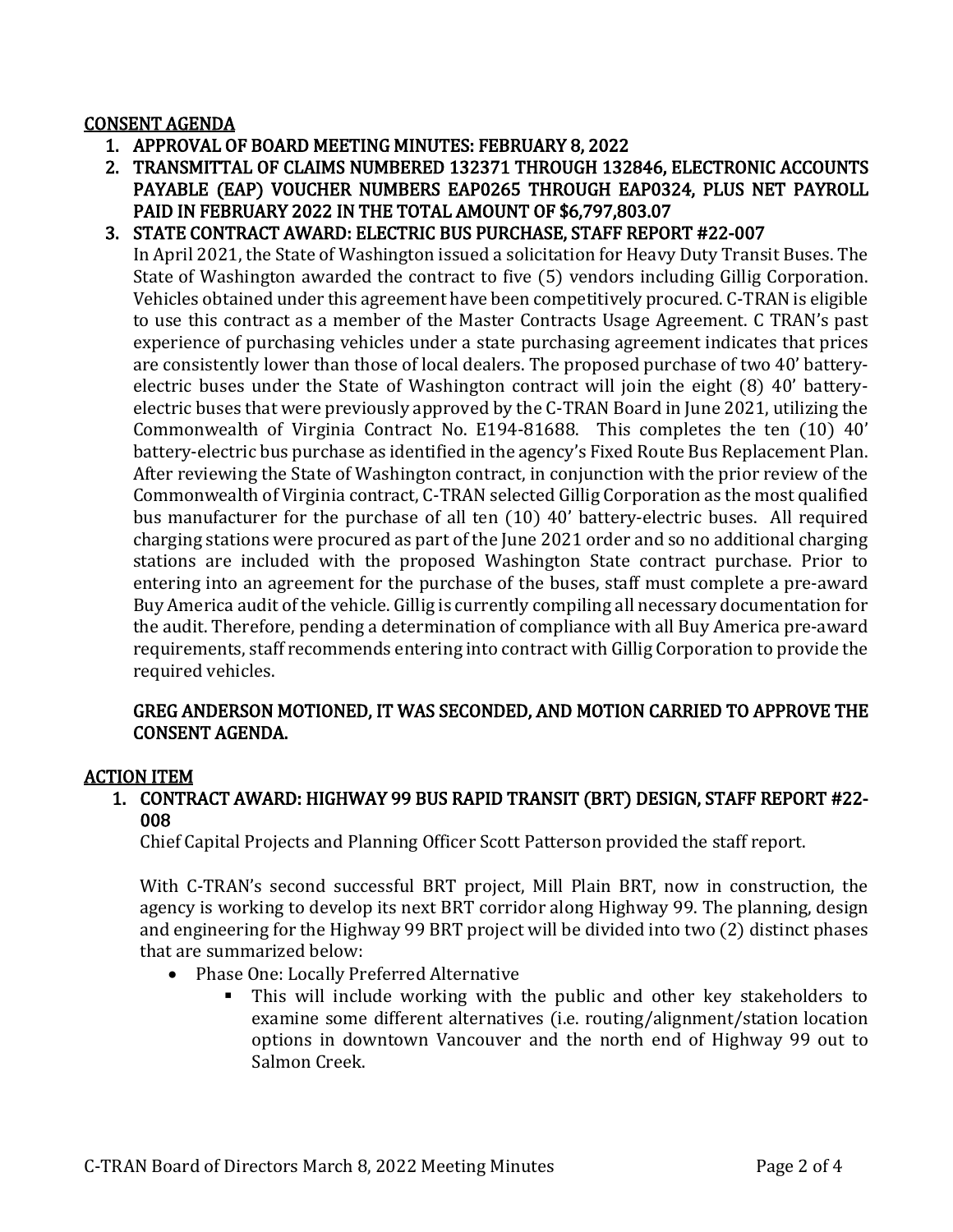- Once a Locally Preferred Alternative (LPA) has been approved by the C-TRAN Board, the consultant team will take that alternative to a 15 percent design level.
- Phase Two: Project Development
	- **Design/Engineering through final design**
	- Environmental (NEPA/SEPA) concurrence

ANNE McENERNY-OGLE MOTIONED, IT WAS SECONDED, AND MOTION CARRIED TO AUTHORIZE THE CHIEF EXECUTIVE OFFICER TO EXECUTE A CONTRACT WITH HDR ENGINEERING, INC. FOR THE HIGHWAY 99 BRT DESIGN AT A COST NOT TO EXCEED \$2,000,000 FOR PHASE 1.

#### COMMUNICATIONS

#### From the Chair

Chair Lentz asked that staff schedule a spring 2022 Board Retreat, and asked that Board Members provide input on what they would like to see addressed at the retreat.

Chair Lentz asked that the Board consider moving back to in-person meetings.

#### From the Board

Board Member McEnerny-Ogle concurred that a Board Retreat was needed, and recognized C-TRAN employees for their hard work, on Transit Employee Appreciation Day, March 18, 2022.

Board Member Anderson concurred that a retreat would be beneficial, and thanked CEO Donaghy and Interstate Bridge Replacement project staff for their presentation to the Camas City Council on IBR project.

Board Member Stober agreed it was time to consider moving back to in-person meetings.

#### From the Chief Executive Officer

CEO Donaghy said C-TRAN would like to bench test a hybrid in-person and virtual meeting platform in April, with the goal to go live at the May meeting.

CEO Donaghy asked the Board to provide staff feedback on the agenda for the Board Retreat, and the retreat will be tailored to meet individual and jurisdiction needs.

CEO Donaghy said C-TRAN Employees appreciate the support of the Board of Directors.

CEO Donaghy advised the Hero Pass, which provides free rides to Veterans and Active Military has been launched, and urged all Veterans and Active Military to take advantage of the pass.

C-TRAN is currently participating in the Federal Triennial Review and the final report will be shared with the Board.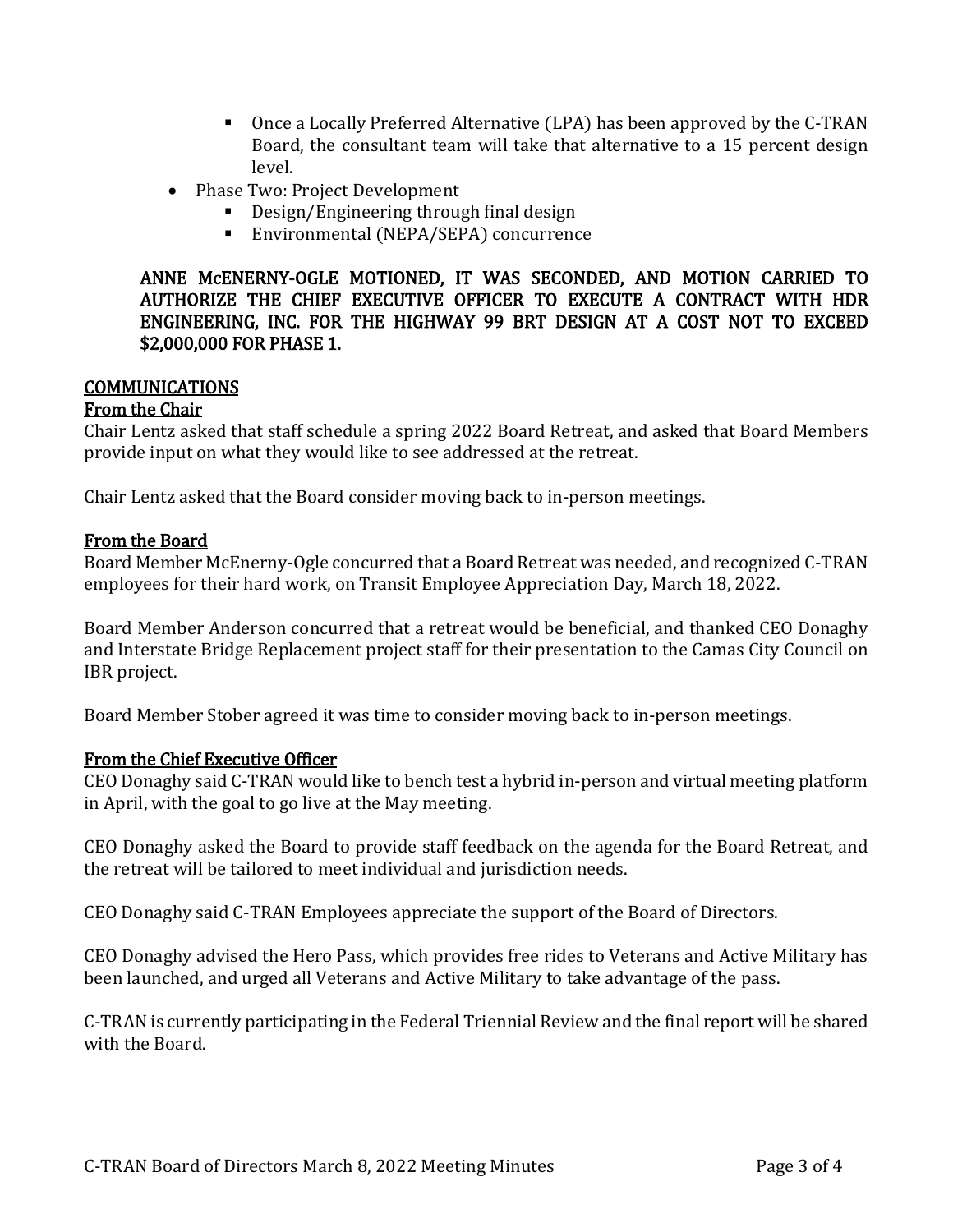1. Interstate Bridge Replacement (IBR) Project Update

CEO Donaghy provided an update to the timeline for selection of a Locally Preferred Alternative (LPA), as outlined in the PowerPoint presentation, attached to these minutes as Exhibit A.

Board Member McEnerny-Ogle noted that the City of Vancouver would not be able to meet the proposed timeline.

#### From Legal Counsel

None

#### ADJOURNMENT

Hearing no further business, the meeting was adjourned at 5:55 p.m.

Prepared By: Clerk of the Board Debbie Jermann, MMC